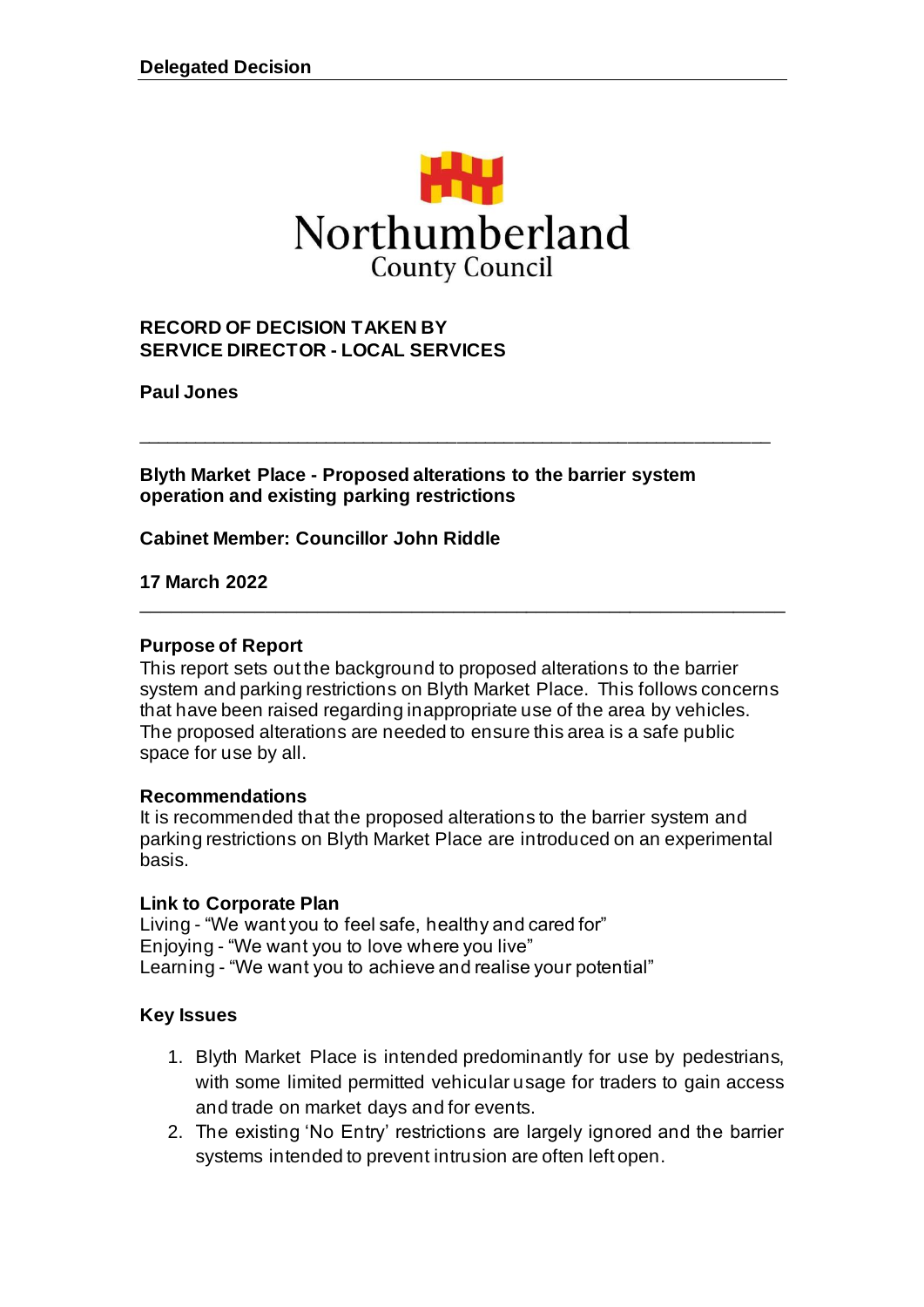- 3. As a result, there is an increase in motorists using the Market Place for public parking and therefore an increase in conflict with pedestrians.
- 4. Several near miss incidents have now been observed that raise road safety concerns which need to be addressed.
- 5. The elected member for the area, Councillor Nisbett is aware of the problems and supports any measures that improve safety for all users.
- 6. The scheme will be funded through the Local Transport Plan (LTP)

### **Blyth Market Place – current situation**

Blyth Market Place is a public space situated within Blyth Town centre intended predominantly for use by pedestrians, with some limited permitted vehicular usage for traders to gain access and trade on market days and for events.

Concerns have recently been raised by local partners about the current inappropriate use of the Market Place by vehicles. The County Council is aware that the existing 'No Entry' restrictions operating at Blyth Market Place are largely ignored by patrons and that the barrier systems in place around the Market Place intended to prevent intrusion are often left open. This results in regular interactions and conflict between passing motorists using the Market Place for parking and pedestrians wanting to access the nearby businesses.

Following the concerns raised, several near miss incidents between pedestrians and motorists have now been observed during recent site visits. This raises road safety concerns which need to be addressed.

# **Proposed alterations to barrier system operation and parking arrangements**

The proposed alterations are being introduced to improve road safety and ensure that the Market Place can continue to be used as a public space predominantly for use by pedestrians which encourages better and safer access for all. The alterations will ensure that;

- The existing barrier systems operate as intended and support enforcement of the parking restrictions.
- Parking restrictions are robust in nature to enable effective enforcement and future proofed against any proposed improvements to the area.

To improve road safety for all parties and promote business use by patrons, the County Council are proposing the following measures;

#### **Barrier System Operation**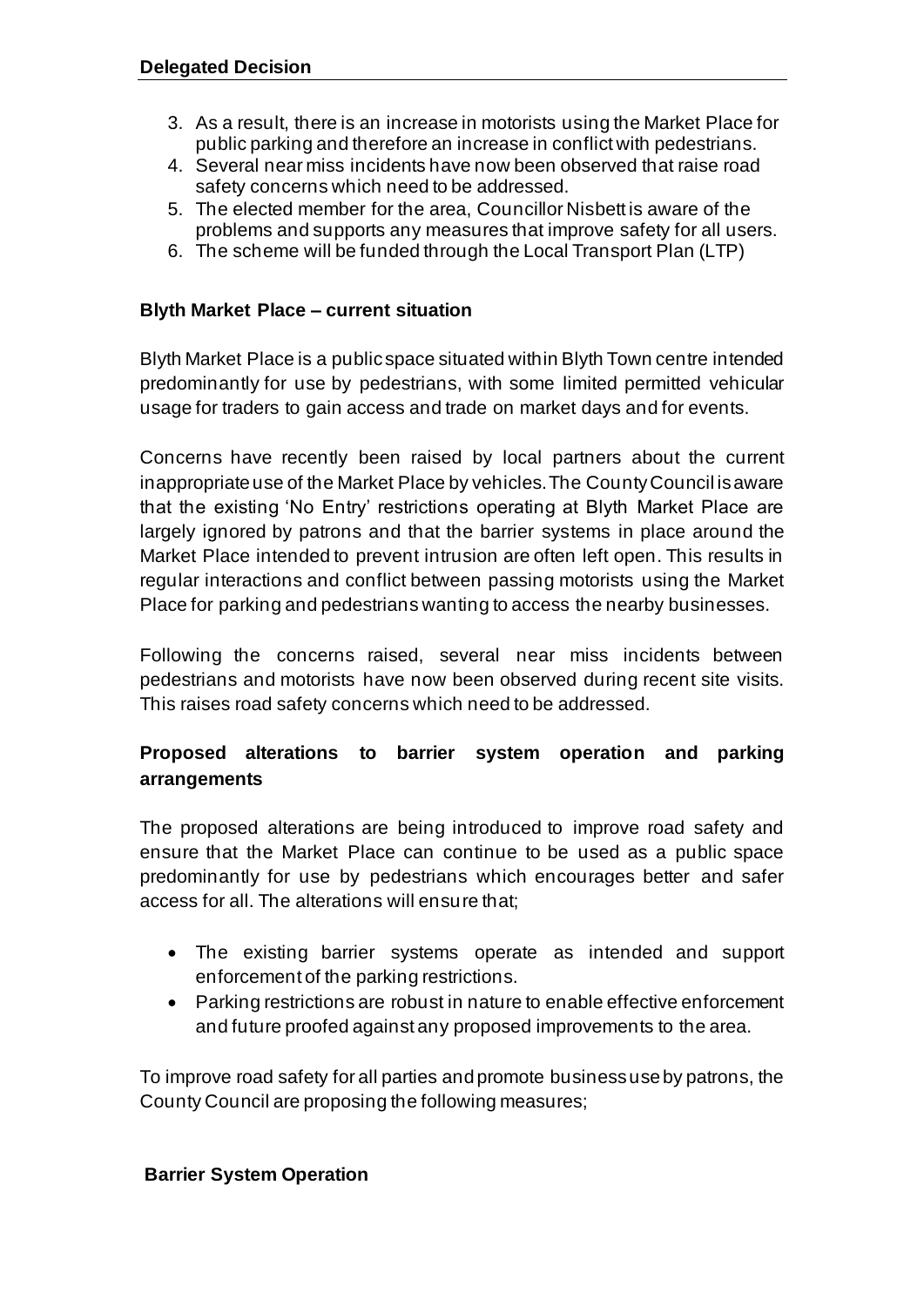- The barriers will remain in place but the barrier gates will be locked to prevent access between 10am and 7am the following morning every day.
- Access will be permitted for loading of premises between 7am and 10am daily.
- Combination locks will be fitted to the gates to enable emergency service access (a practice already in place elsewhere in Blyth)
- Exemptions for market days and events will remain but during the specified times the barriers will be locked.
- Traders can continue to use their vehicles during the market day to trade from or park adjacent to their stall.
- Access will be granted to emergency services should the need arise.

# **Pedestrian Only Zone**

- A 'Pedestrian Only Zone' will be introduced which will replace the existing 'No Entry' signs to prevent parking between 10am and 7am the following morning every day to supplement the barrier system.
- The existing restrictions are deemed a 'moving traffic offence' which is only enforceable by the police as resources permit.
- The proposed restrictions come under the authority of the Local Authority's Civil Enforcement Officers where regular patrols of the area can ensure compliance.

Exemptions to the above barrier operation and parking regulations may be granted to provide access for specific reasons such as time limited loading for building works.

### **Implementation**

The 'Pedestrian Only Zone' will be implemented on an 'Experimental' basis for a period of up to 18 months.

- The barriers will be locked as set out above from April 2022 onwards
- The Pedestrian Only Zone is anticipated to be in place by May 2022

The effectiveness of the scheme will be monitored by Civil Enforcement Officers and the Highways Improvements Team. During this time any comments on the experimental scheme will be welcomed and used to inform any future decisions for the Market Place.

Longer term arrangements for the Market Place following the above experimental period of up to 18 months will be integrated with planned improvements to the area as part of the Energising Blyth Regeneration Programme. The County Council are planning to improve the Market Place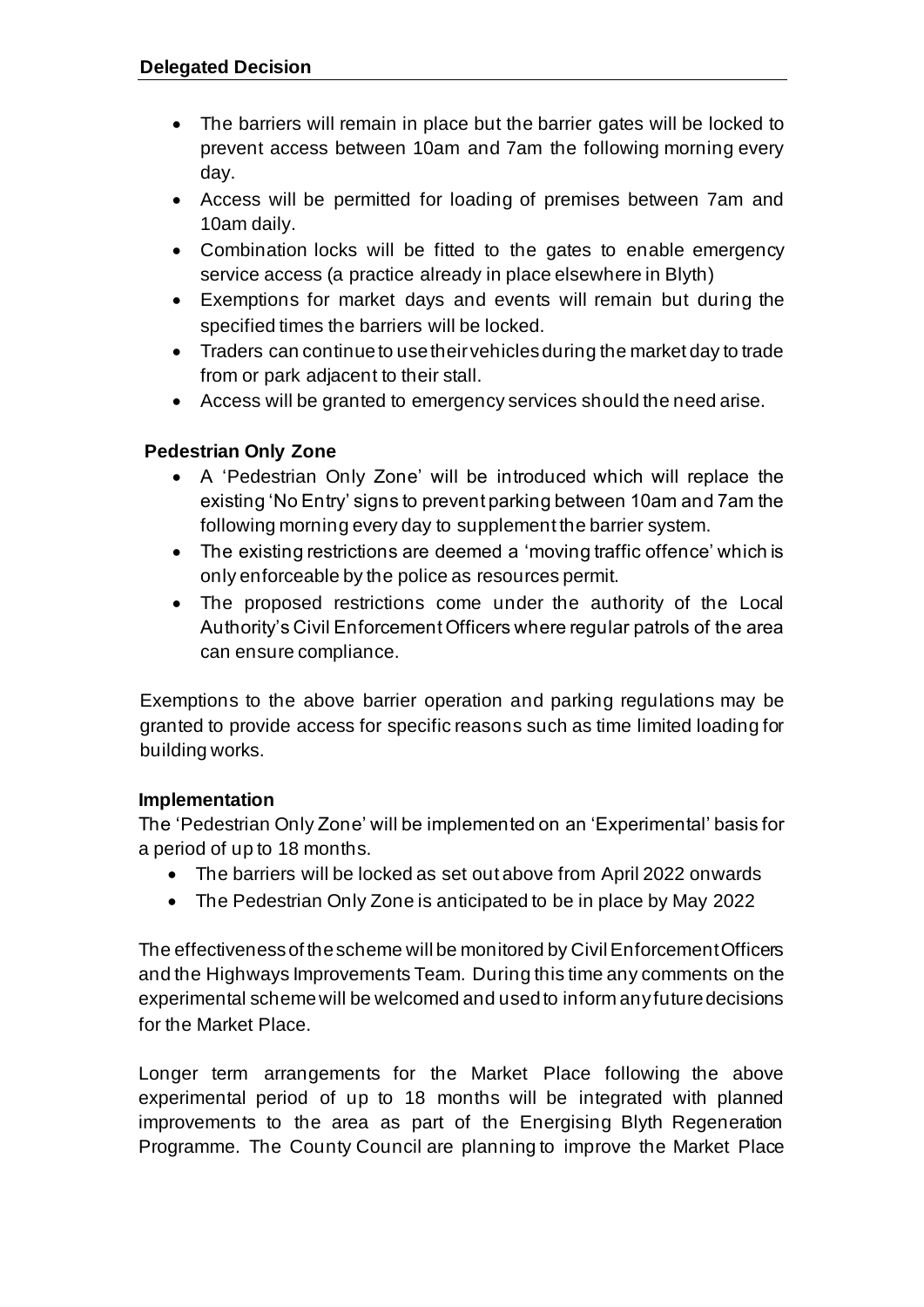including the introduction of a new Culture Centre in the area and will provide further information about these improvements later this year.

# **Consultation**

Council officers attended a recent Blyth Town Council meeting to provide a background to the issues being experienced and discuss the proposed improvements as set out above. Blyth Town Council showed their support for the proposals and requested that local businesses be made aware of the proposals in letter form.

An information letter will be sent to all affected businesses providing detail on the scheme with notification that the scheme will be implemented on an Experimental basis in the first instance to monitor its effectiveness.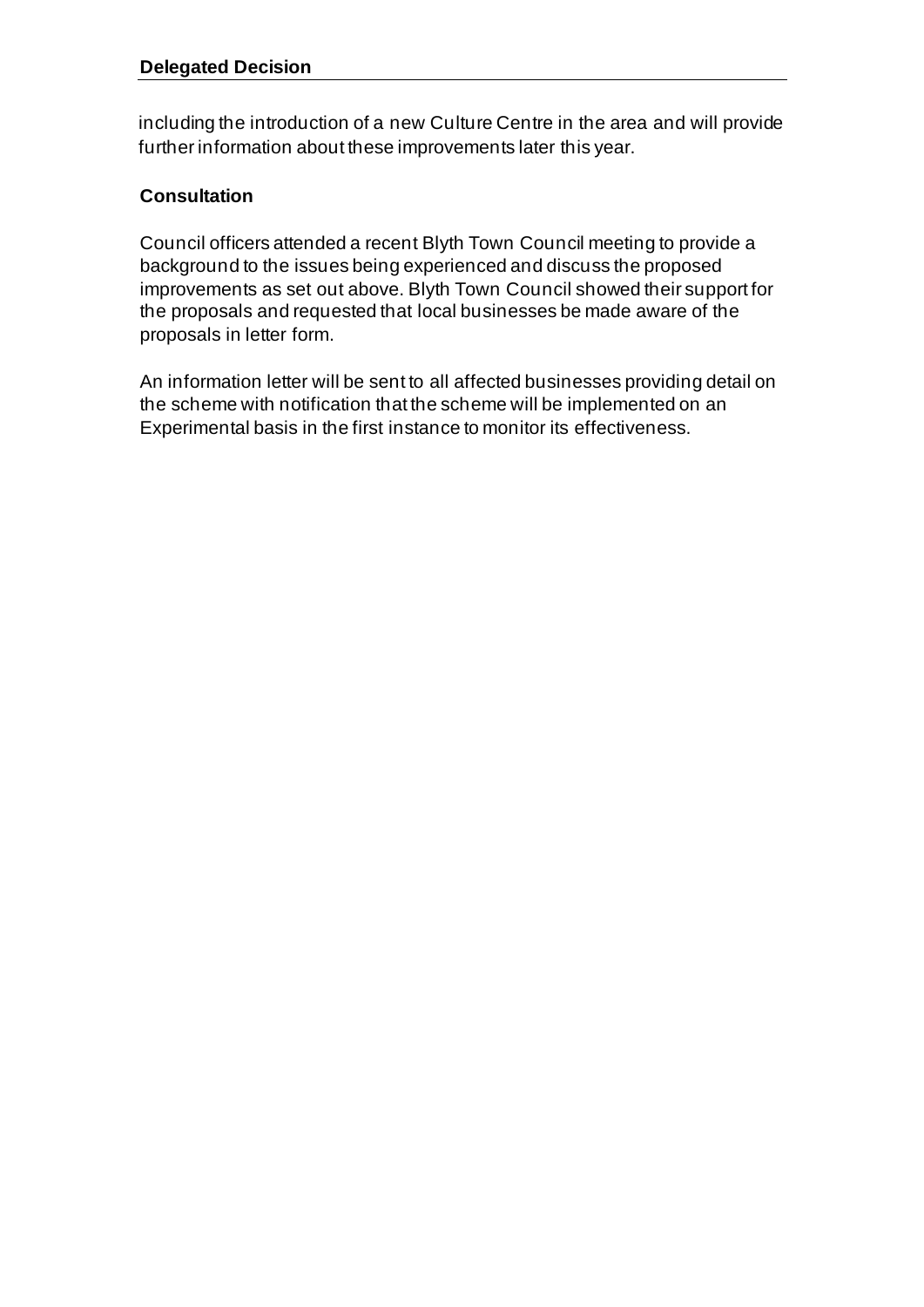# **Implications Arising out of the Report**

| <b>Policy</b>                              | Consistent with existing policies                                                                                              |
|--------------------------------------------|--------------------------------------------------------------------------------------------------------------------------------|
| <b>Finance and</b><br>value for<br>money   | Scheme will be funded from the LTP 2021 / 2022.                                                                                |
| Legal                                      | Traffic Regulation Orders (TRO 11 101)                                                                                         |
| <b>Procurement</b>                         | N/A                                                                                                                            |
| Human<br><b>Resources</b>                  | None                                                                                                                           |
| <b>Property</b>                            | None                                                                                                                           |
| <b>Equalities</b>                          | N/A                                                                                                                            |
| (Impact<br>Assessment<br>attached)         |                                                                                                                                |
| Yes $\square$<br>No $\square$<br>N/A<br>ΙI |                                                                                                                                |
| <b>Risk</b><br><b>Assessment</b>           | This proposal has been specifically designed to reduce risks to<br>users                                                       |
| &<br><b>Crime</b><br><b>Disorder</b>       | Regulations in place to carry out enforcement.                                                                                 |
| <b>Customer</b><br><b>Consideration</b>    | A reduction in conflict between motor vehicles and passing<br>pedestrians will lead to a safer environment for all road users. |
| <b>Carbon</b><br>reduction                 | Speed reduction and motor vehicle reduction assists with carbon<br>reduction                                                   |
| <b>Wards</b>                               | <b>Blyth Croft Ward</b>                                                                                                        |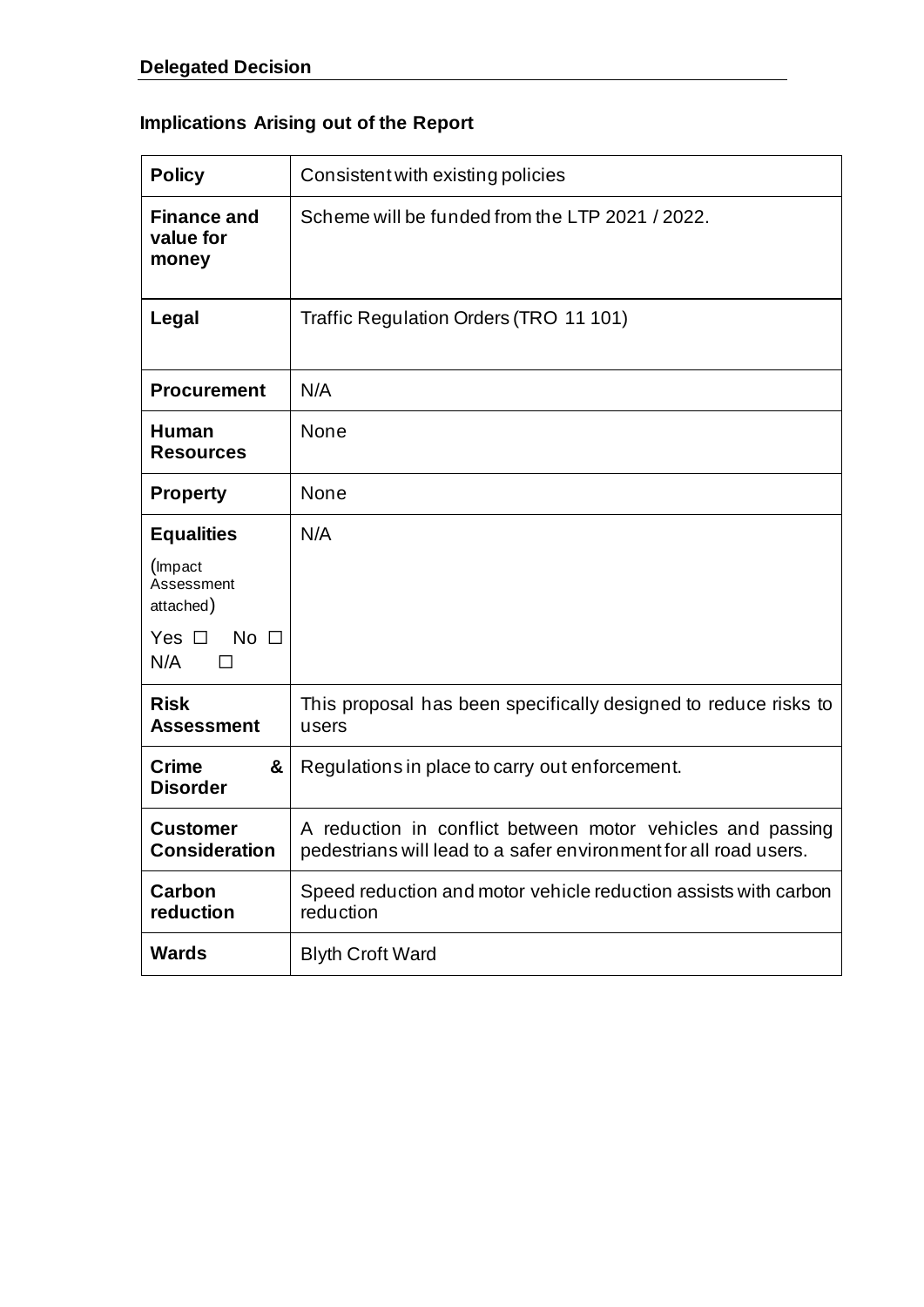### **Background papers:**

https://northumberland365.sharepoint.com/sites/TS-

InfrastructureProgrammeandProduction/Shared%20Documents/Forms/AllItem s.aspx?RootFolder=%2Fsites%2FTS%2DInfrastructureProgrammeandProduc tion%2FShared%20Documents%2FHighways%20Programme%20%2D%20G eneral%2FConsultations%2FBlyth%20Market%20Place&FolderCTID=0x0120 00AF9912D508A6794791F3F0FB40D31AE9

\_\_\_\_\_\_\_\_\_\_\_\_\_\_\_\_\_\_\_\_\_\_\_\_\_\_\_\_\_\_\_\_\_\_\_\_\_\_\_\_\_\_\_\_\_\_\_\_\_\_\_\_\_\_\_\_\_\_\_\_\_\_\_\_\_\_\_

Appendix A – Scheme Plan – Proposed Signing and Location Plan

# **Author and Contact Details**

Report Author **Paul McKenna, Programme Engineer**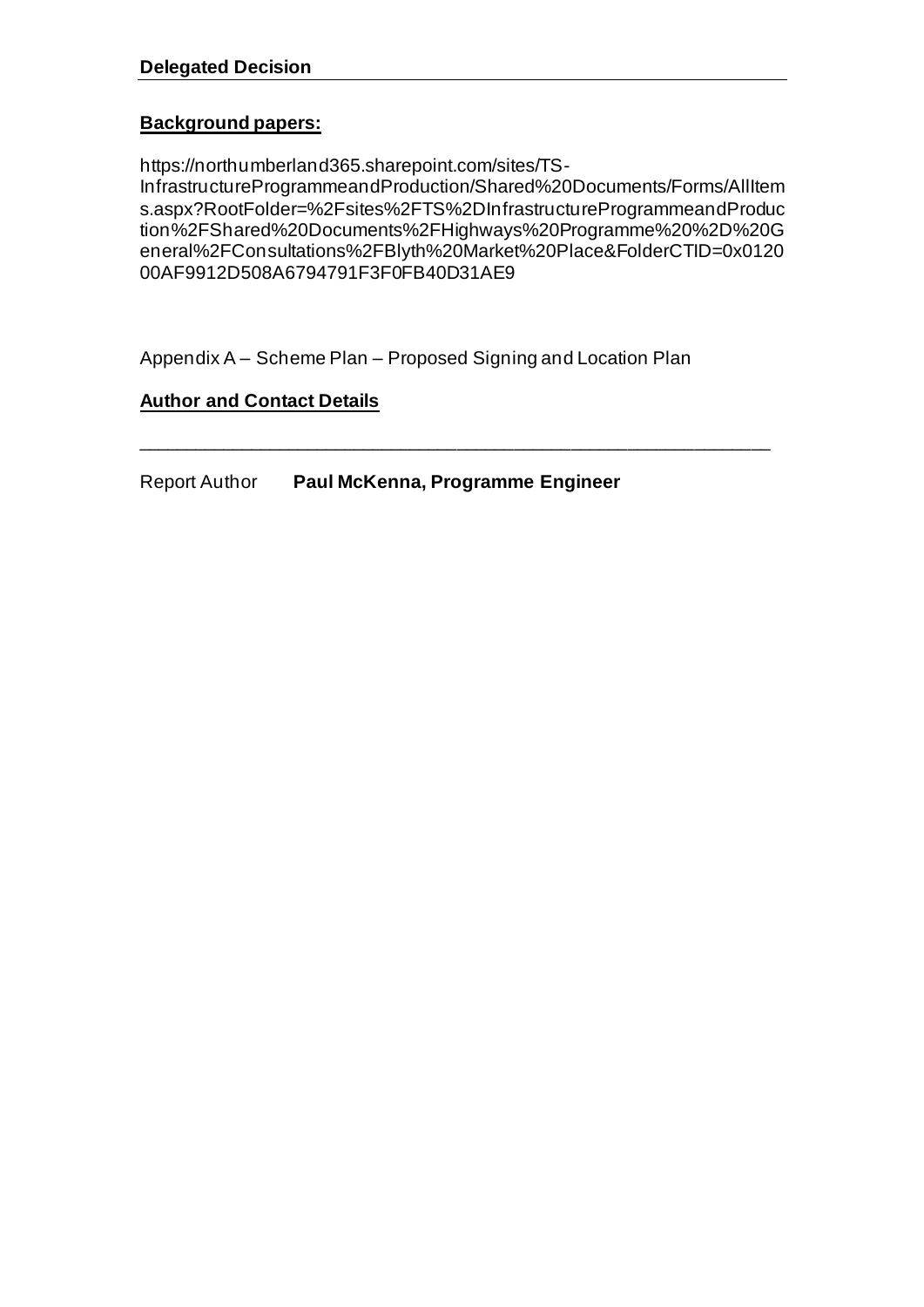| <b>DECISION TAKEN</b>    |                                                                                                                                                                                                            |  |
|--------------------------|------------------------------------------------------------------------------------------------------------------------------------------------------------------------------------------------------------|--|
| <b>Title of Officer:</b> | <b>Service Director, Local Services</b>                                                                                                                                                                    |  |
| Subject:                 | Blyth Market Place - Proposed alterations to the<br>barrier system operation and existing parking<br>restrictions                                                                                          |  |
| <b>Consultation:</b>     | Engagement with the businesses, the elected<br>members, the Town Council is ongoing with<br>Information Letters to be sent out. Ward County<br>Councillor and Blyth Town Council support the<br>proposals. |  |
| <b>Decision Taken:</b>   | To approve the proposed alterations to the barrier<br>system operation and existing parking restrictions                                                                                                   |  |

Signature of Director

**Date**

6<sup>th</sup> April 2022